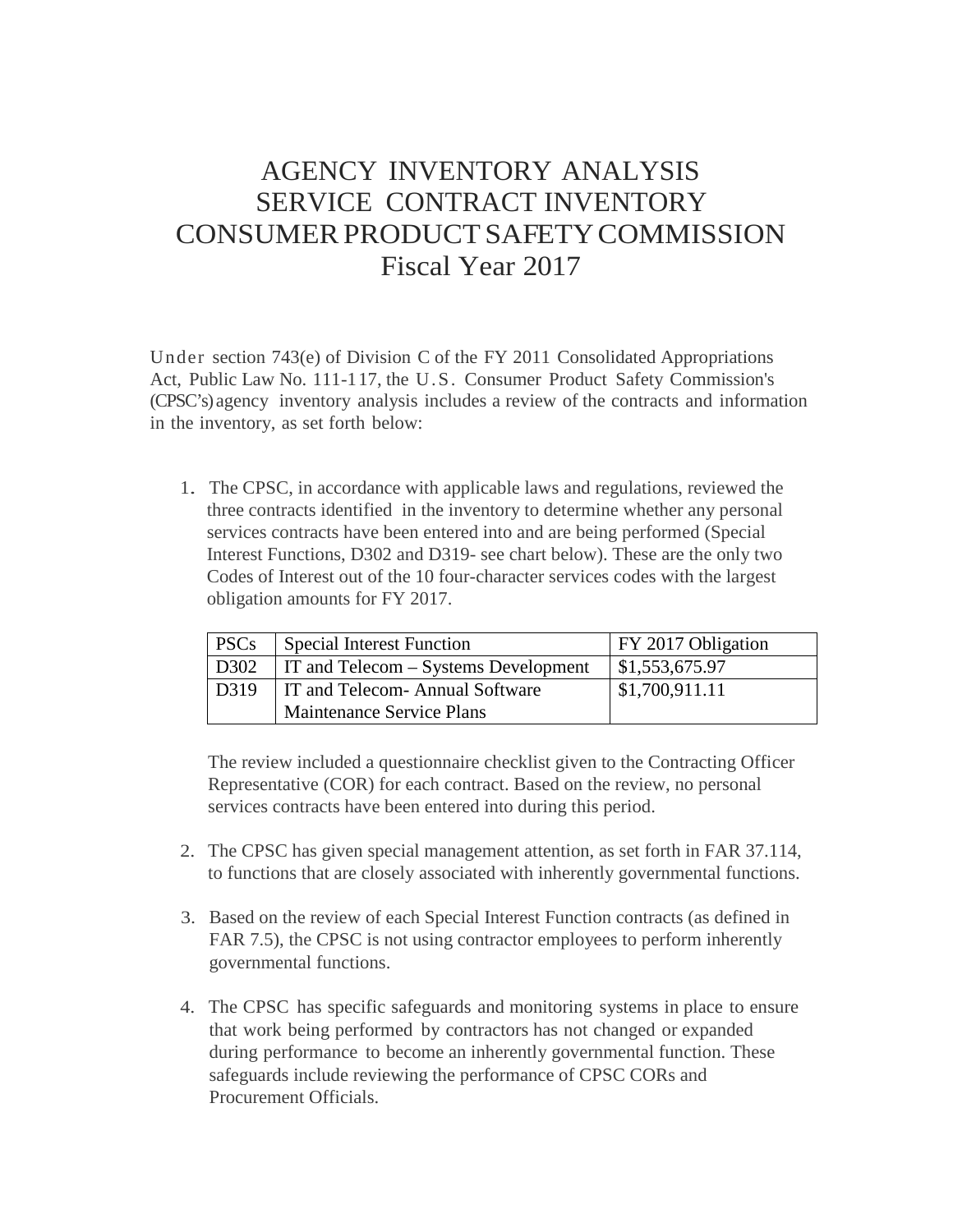- 5. The CPSC is not using contractor employees to perform critical functions in such a way that could affect the ability of the agency to maintain control of its mission and operations.
- 6. The CPSC has ensured that there are sufficient internal agency resources to manage and oversee contracts effectively.

## Responsible Officials:

Eddie Ahmad, Director, CPSC Division of Procurement Services, is the senior agency management official accountable for developing procurement policies, procedures, and training associated with OFPP Policy Letter 11-10, addressing the performance of inherently governmental and critical functions.

Cassandra Sterba, CPSC Contract Specialist, is the official responsible for ensuring that appropriate internal management attention is given to developing and analyzing service contract inventories.



Digitally signed by CASSANDRA STERBA DN: c=US, o=U.S. Government, ou=Consumer Product Safety Commission, cn=CASSANDRA STERBA, 0.9.2342.19200300.100.1.1=61001000434200 Date: 2019.03.28 10:31:30 -04'00'

Cassandra Sterba, Contract Specialist Date

Concurrence:



Digitally signed by AKRAM AHMAD DN: c=US, o=U.S. Government, ou=Consumer Product Safety Commission, cn=AKRAM AHMAD,<br>0.9.2342.19200300.100.1.1=6100100084608

Eddie Ahmad, Acting Director, Division of Date

Procurement Services